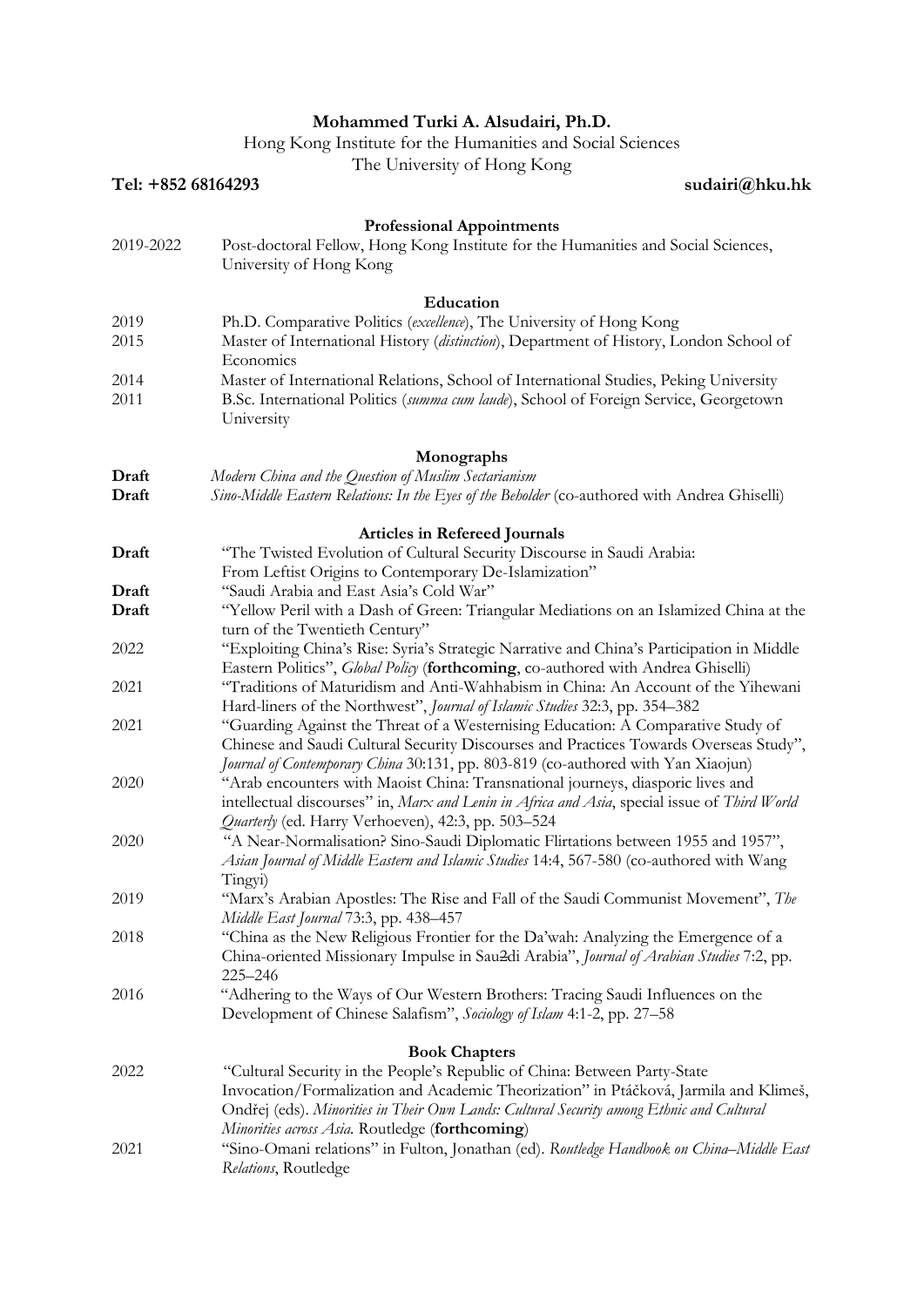| 2017  | "Hajjis, Refugees, Salafi Preachers, and a Myriad of Others: An Examination of Islamic<br>Connectivities in the Sino-Saudi Relationship" in Reardon-Anderson, James (ed). The Red<br>Star and the Crescent: China and the Middle East, Oxford University Press/Hurst |
|-------|----------------------------------------------------------------------------------------------------------------------------------------------------------------------------------------------------------------------------------------------------------------------|
| 2017  | "Messianic Zionism, Settler-Colonialism, and the Lost Jews of Kaifeng" in Latyner,<br>Anson & Paper, Jordan (eds). The Chinese Jews of Kaifeng: A Thousand Years of Persistence,<br>Rowman & Littlefield Publishers                                                  |
| 2015  | "The Future of a Critical US Relationship in the Gulf: US-Saudi Relations and the Rise<br>of the Saudi 'Garrison State"' in Hook, Steven & Niblock, Tim (eds). The United States and<br>the Gulf, Gerlach Press                                                      |
| 2014  | "Saudi Arabia and the US Alliance: No Place for an Asian Alternative?" in Niblock, Tim<br>& Yang, Guang (eds). Security Dynamics of East Asia in the Gulf, Gerlach Press.                                                                                            |
| 2013  | "China's Economic Impact on Egypt" in Lenze, Nele & Schriwer, Charlotte (eds).<br>Converging Regions: Global Perspectives on Asia and the Middle East, Dorset Press, 2014 (co-<br>authored with Ben Simpfendorfer)                                                   |
| Draft | "The Twisted Evolution of Cultural Security Discourse in Saudi Arabia:<br>From Leftist Origins to Contemporary De-Islamization"                                                                                                                                      |
|       | <b>Research Briefs and Media</b>                                                                                                                                                                                                                                     |
| 2021  | "The Prophet's Dao along the Yalu: Muslim Histories in Northeast Asia", Dirasat (62)<br><b>KFCRIS</b>                                                                                                                                                                |
| 2020  | "The People's Republic in the Red Sea: A Holistic Analysis of China's Discursive and<br>Material Footprint in the Region", Dirasat (52) KFCRIS                                                                                                                       |
| 2019  | "An Overview of Sino-Gulf Relations: A 'New Era' of Growth and a Future Era of<br>Stagnation?" in Enrico Fardella and Andrea Ghiselli (eds). ChinaMED Report: China's New<br>Role in the Wider Mediterranean Region                                                  |
| 2019  | "Parallels between Feminist Movements in Saudi Arabia and China", Arab Gulf States<br>Institute in Washington (co-authored with Eman Alhussein).                                                                                                                     |
| 2019  | "Syria's 'China Dream': Between the Narratives and Realities", Commentary KFCRIS (co-<br>authored with. Andrea Ghiselli)                                                                                                                                             |
| 2019  | "Transnational Shi'ism in Southern China and the Party-state's "Hawza" Diplomacy",<br>Middle East Institute                                                                                                                                                          |
| 2019  | "American 'China watchers' are debating US policy: The Gulf should watch closely",<br>Alarabiyya                                                                                                                                                                     |
| 2018  | "The Curious Case of China's 'Kuwaiti Concession"', Arab Gulf States Institute in<br>Washington                                                                                                                                                                      |
| 2018  | "Why is Beijing Lying Low in the GCC Crisis?", Middle East Institute at the National<br>University of Singapore                                                                                                                                                      |
| 2018  | "The Communist Party of China's United Front Work in the Gulf: The 'Ethnic Minority<br>Overseas Chinese' of Saudi Arabia as a Case Study", Dirasat (34) KFCRIS                                                                                                       |
| 2017  | "Changing State-Religious Relations in Xi Jinping's China and its Consequences for Sino-<br>Saudi Relations" Dirasat (19) KFCRIS                                                                                                                                     |
| 2016  | "China's Stance on East Jerusalem", Middle East Report Online                                                                                                                                                                                                        |
| 2015  | "Bringing Our Lost Brethren Back Home: Messianic Zionism, Settler-Colonialism, and<br>the Lost Jews of Kaifeng", Jadaliyya                                                                                                                                           |
| 2015  | "An Israeli Lobby in China?" The Diplomat                                                                                                                                                                                                                            |
| 2015  | "Among Old Friends: A History of the Palestinian Community in China", Middle East<br>Institute                                                                                                                                                                       |
| 2014  | "Chinese Salafism and the Saudi Connection", The Diplomat                                                                                                                                                                                                            |
| 2014  | "Hadi al-'Alawi, Scion of the Two Civilizations", Middle East Report 270, pp 19-20                                                                                                                                                                                   |
| 2014  | "The Growing Phenomenon of Israeli Advocacy in Chinese Academia", <i>Jadaliyya</i>                                                                                                                                                                                   |
| 2013  | "Israel-Sino Relations through the prism of Advocacy Groups", Durham University Al-<br>Sabah Monograph Series (8), pp. 1-47                                                                                                                                          |
| 2013  | "Saudi-Singapore Relations", Gulf Research Center                                                                                                                                                                                                                    |
| 2013  | "China in the Eyes of the Saudi Media", Gulf Research Center                                                                                                                                                                                                         |
| 2012  | "Sino-Saudi Relations: An Economic History", Gulf Research Center                                                                                                                                                                                                    |
| 2012  | "South Korea-GCC Economic Relations: An Overview", Gulf Research Center                                                                                                                                                                                              |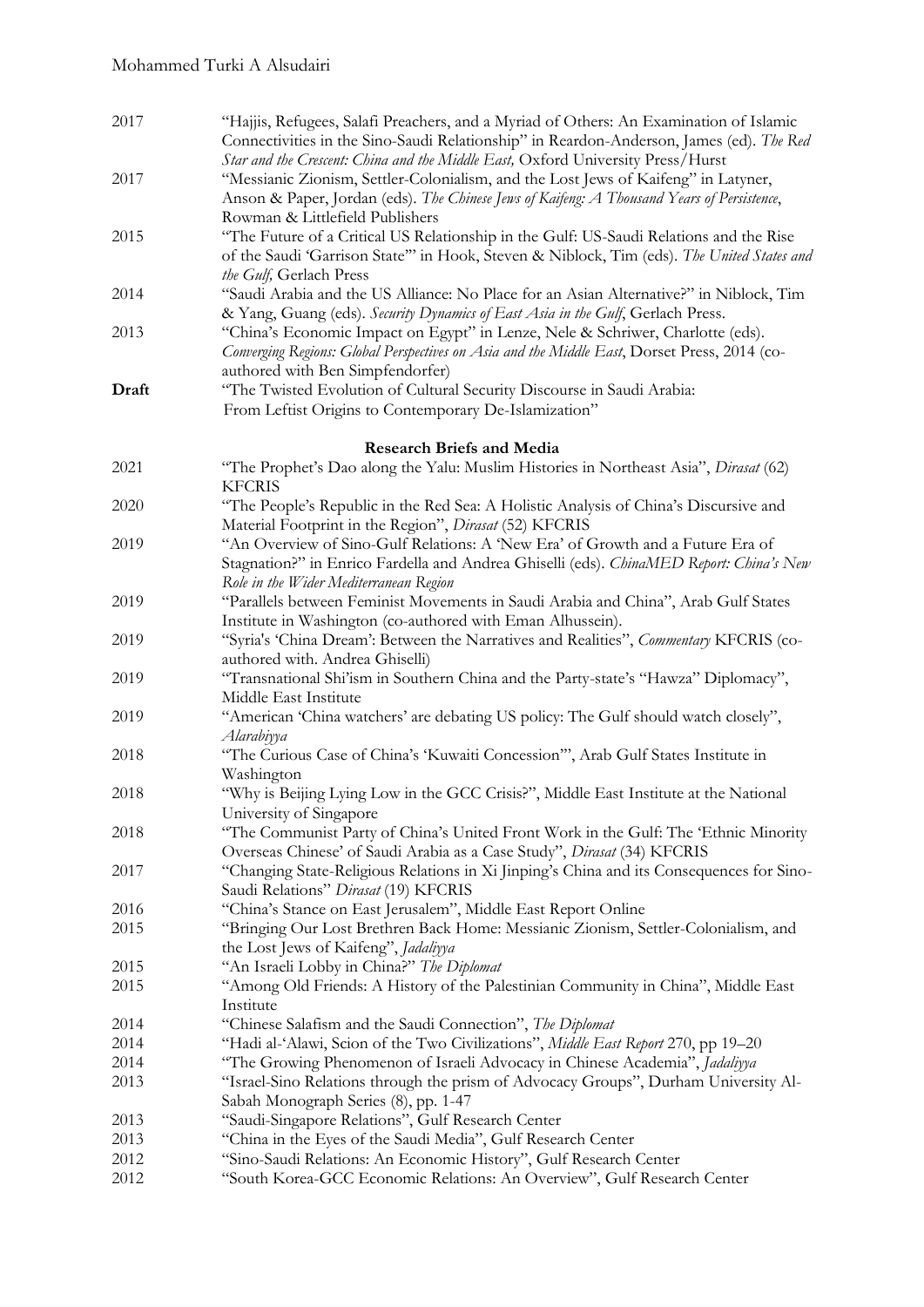## **Courses Taught**

| 2021                                       | Instructor, "Islam in China: Eighth Century to the Present" (45095651, University of<br>Gottingen)                                                                                                                                                                                                                 |  |
|--------------------------------------------|--------------------------------------------------------------------------------------------------------------------------------------------------------------------------------------------------------------------------------------------------------------------------------------------------------------------|--|
| 2018                                       | Teaching Assistant, "Political Participant: Why and How?" (POLI3094, University of<br>Hong Kong)                                                                                                                                                                                                                   |  |
| 2016                                       | Teaching Assistant, "Protests, Rebellions and Revolutions in Modern China: From 1840<br>until Today" (CCCH9009A, University of Hong Kong)                                                                                                                                                                          |  |
| <b>Selected Grants/Honours/Fellowships</b> |                                                                                                                                                                                                                                                                                                                    |  |
| 2022                                       | Resona Foundation for Asia and Oceania Grant - For "Islam in China: Sects and<br>Sectarianism" (¥2,000,000)                                                                                                                                                                                                        |  |
| 2021                                       | Fellowship at the University of Gottingen – For "Worldmaking: A Dialogue with China"<br>Project funded by the German Ministry of Education and Research                                                                                                                                                            |  |
| 2020                                       | Harvard University Center for Middle Eastern Studies Grant - For "Inter-Asian Cold                                                                                                                                                                                                                                 |  |
| 2018                                       | War Linkages" Conference (\$15,000)<br>Visitorship at the Institute for International and Strategic Studies, Peking University                                                                                                                                                                                     |  |
| 2015-2019                                  | University of Hong Kong Postgraduate Scholarship                                                                                                                                                                                                                                                                   |  |
| <b>Research Grants Council Projects</b>    |                                                                                                                                                                                                                                                                                                                    |  |
| 2017-2018                                  | General Research Fund Award (770,680 HK\$) - For "Fighting the Gunpowder-less War:<br>A Comparative Study of the Conceptualization and Practice of Cultural Security in China<br>and Saudi Arabia" - Wrote the proposal for the grant application under supervision of<br>the Principal Investigator (Yan Xiaojun) |  |
| 2019-2022                                  | Collaborative Research Fund Award (6,252,078HK\$) - For "The Infrastructures of Faith:<br>Religious Mobilities on the Belt and Road" - Team Leader on Religious Strategies on<br>BRI under Project Coordinator (David Palmer)                                                                                      |  |
|                                            | Conferences/Lectures                                                                                                                                                                                                                                                                                               |  |
| 2021                                       | Center for International Research, Sciences Po                                                                                                                                                                                                                                                                     |  |
| 2021                                       | Zurich Graduate Institute                                                                                                                                                                                                                                                                                          |  |
| 2021                                       | Asia Center, University of North Carolina                                                                                                                                                                                                                                                                          |  |
| 2021                                       | Hong Kong Institute for the Humanities and Social Sciences                                                                                                                                                                                                                                                         |  |
| 2021                                       | Oriental Institute of the Czech Academy of Sciences                                                                                                                                                                                                                                                                |  |
| 2020                                       | Middle East Institute, National University of Singapore                                                                                                                                                                                                                                                            |  |
| 2020                                       | McGill University                                                                                                                                                                                                                                                                                                  |  |
| 2020                                       | Freiburg University                                                                                                                                                                                                                                                                                                |  |
| 2020                                       | Department of Politics and Public Administration, The University of Hong Kong                                                                                                                                                                                                                                      |  |
| 2020                                       | Middle East Studies Association                                                                                                                                                                                                                                                                                    |  |
| 2020                                       | Centre for the Study of Islam, Institute of Arab and Islamic Studies, University of Exeter                                                                                                                                                                                                                         |  |
| 2020                                       | ChinaMed Summer School, The University of Torino                                                                                                                                                                                                                                                                   |  |
| 2019                                       | Middle East Institute, National University of Singapore                                                                                                                                                                                                                                                            |  |
| 2019                                       | Freie Universitat Berlin                                                                                                                                                                                                                                                                                           |  |
| 2018                                       | Center for Contemporary Arab Studies, Georgetown University                                                                                                                                                                                                                                                        |  |
| 2018                                       | Association for Asian Studies                                                                                                                                                                                                                                                                                      |  |
| 2018                                       | The Asia Global Institute, The University of Hong Kong                                                                                                                                                                                                                                                             |  |
| 2018<br>2018                               | Peking University<br>Centre for Contemporary Arab Studies, Georgetown University                                                                                                                                                                                                                                   |  |
|                                            | Non-Academic Employment                                                                                                                                                                                                                                                                                            |  |
| $2015 -$                                   | Non-Resident Senior Researcher and Asian Studies Program Head, King Faisal Center<br>for Research and Islamic Studies                                                                                                                                                                                              |  |

2012-2015 Researcher, Gulf Research Center